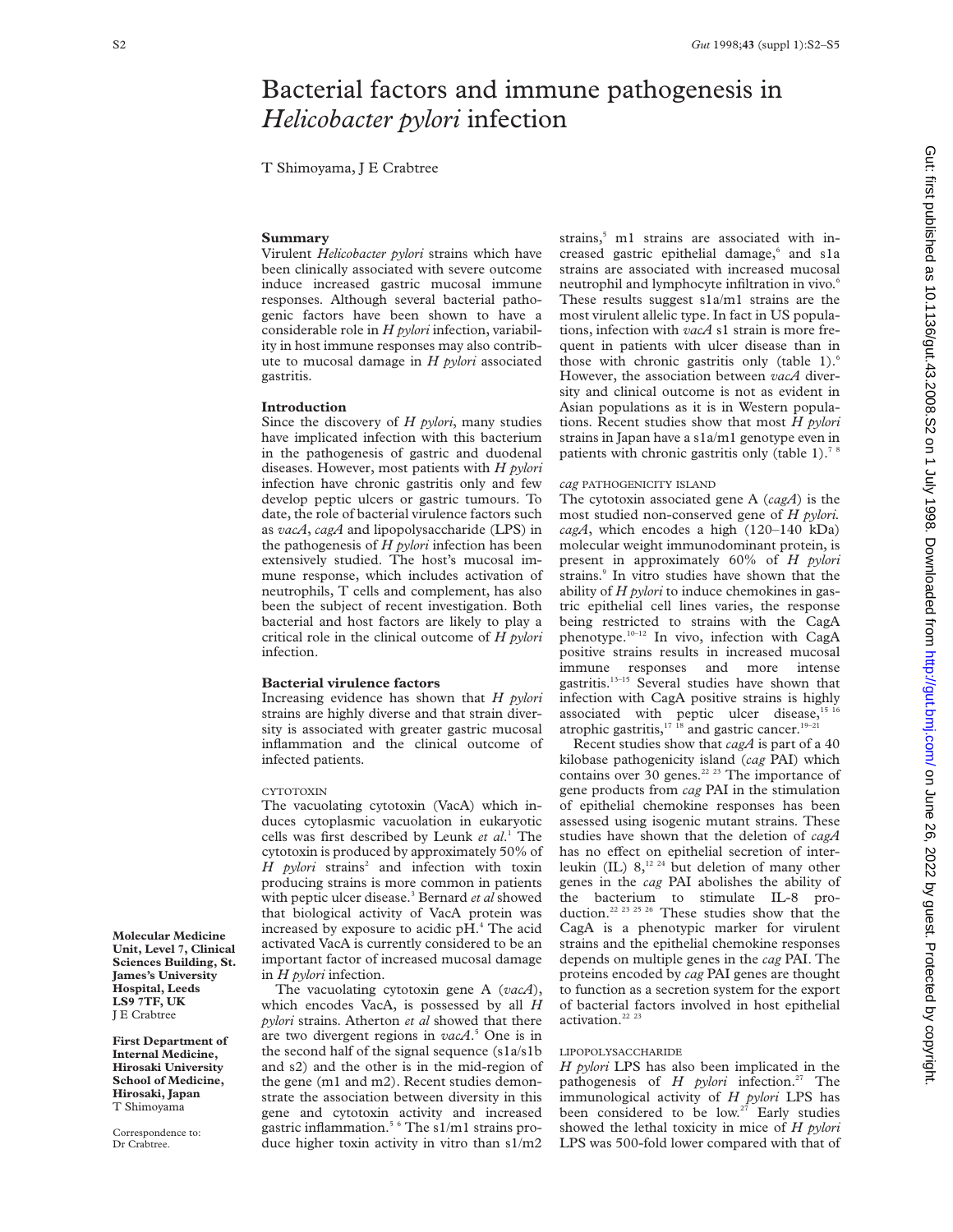*Table 1 H pylori vacA gene signal sequence type in patients with peptic ulcer disease and chronic gastritis from the USA and Japan*

| Signal sequence | USA <sup>6</sup>     |                   | $\mathcal{J}apan^s$    |
|-----------------|----------------------|-------------------|------------------------|
|                 | Peptic ulcer disease | Chronic gastritis | <b>Both</b> conditions |
| sla             |                      |                   | 84                     |
| slb             |                      |                   |                        |
| s2              |                      | ×                 |                        |

Values presented as number of patients.

salmonella LPS.<sup>28</sup> Several studies also showed that secretion of the proinflammatory cytokines tumour necrosis factor (TNF)  $\alpha$ , interleukin (IL)1 and IL-6 from human mononuclear cells and IL-8 secretion from neutrophils following stimulation with *H pylori* LPS was significantly lower than that induced by *Escherichia coli* and salmonella LPS.<sup>29 30</sup> This low biological activity of *H pylori* LPS is a result of the phosphorylation pattern of its lipid A component and may prolong *H pylori* infection and contribute to chronic inflammation in the gastric mucosa.<sup>27</sup>

*H pylori* LPS may have an important role in autoimmune responses in the gastric mucosa. The structure of LPS O-specific antigen in different *H pylori* strains is similar to that of host Lewis<sup>X</sup> or Lewis<sup>Y</sup> blood group antigens<sup>31 32</sup> which are expressed in normal human gastric mucosa.<sup>33</sup> This molecular mimicry may account for some of the gastric autoantibodies induced by *H pylori*. Appelmelk and colleagues<sup>34</sup> showed that the  $\beta$  chain of the H<sup>+</sup>,  $K^+$  proton pump has Lewis<sup>Y</sup> epitopes and anti-Lewis<sup>Y</sup> antibodies induced by *H pylori* may contribute to the development of atrophic gastritis.35 Recent studies suggest that peptide epitopes on gastric H<sup>+</sup>,K<sup>+</sup> ATPase may also be the target of autoimmune responses in chronic gastritis.36 Lewis antigens are expressed more frequently on *cagA* positive than on *cagA* negative strains.37 This suggests that *cagA* positive strains could potentially be more likely to stimulate autoimmune responses and contribute to the association between *cagA* positivity and atrophic gastritis.17 18 However, *H pylori* infected subjects without serum antibodies to Lewis<sup>x</sup> are at increased risk of atrophic gastritis.<sup>38</sup> This may reflect the immunodominant nature of CagA rather than the absence of expression of Lewis epitopes.



*Figure 1 Induction of H pylori specific immune responses in the gastric mucosa.*

## **Immune mediated damage**

Histologically, the host's response to *H pylori* infection is characterised by infiltration of plasma cells, lymphocytes, neutrophils, and monocytes into the gastric mucosa.<sup>39</sup> The inflammatory host immune response may play a major role in the induction of gastric mucosal damage by *H pylori* infection. This review focuses on cellular responses as the role of B cells and autoantibodies is discussed elsewhere in this supplement.

# NEUTROPHIL ACTIVATION

In acute gastritis caused by infection with *H pylori*, neutrophils comprise the initial inflammatory component of the response to the pathogen. Activated neutrophils have many properties which may contribute to tissue damage. Neutrophil chemotaxis and activation can be induced directly by products of *H pylori* and also indirectly through the inflammatory cytokine cascade.<sup>39</sup> A water soluble neutrophil activating 150 kDa protein, HP-NAP, has been purified and extensively studied.40 41 The *napA* gene which encodes this protein is present in all *H pylori* strains but expression of HP-NAP varies in vitro.<sup>40</sup> Recent studies suggest HP-NAP may have multiple functions, being induced in the bacterium by acid stress.42 *H pylori* LPS also affects neutrophils; it does not stimulate neutrophils directly to release superoxide but it primes neutrophils to oxidative metabolism.<sup>43</sup>

Neutrophil infiltration and activation will also be stimulated indirectly by the cytokine cascade induced by  $H$  *pylori* infection.<sup>10–12</sup> The gastric epithelium secretes chemokines which have neutrophil attractant properties, such as IL-8 and GRO $\alpha$  in response to bacterial infection. In vivo, increased IL-8 immunoreactivity and increased IL-8 mRNA expression in *H pylori* infected mucosa have been demonstrated.13 14 44 45 In vitro the expression of IL-8 in gastric epithelial cells is up-regulated by the inflammatory cytokines such as  $TNF-\alpha$  and IL-1, $46$  which are produced in the gastric mucosa in *H pylori* infection.<sup>47</sup> <sup>48</sup> Inflammatory cytokines are increased in patients infected with strains of the CagA phenotype.<sup>13 14 39</sup> As described earlier CagA is not the direct inducer of IL-8 but CagA positive strains are associated with increased gastric IL-8 mRNA expression $13$ and IL-8 protein in vivo. $14$  Although proteins which stimulate mononuclear cell cytokine production have not been studied as extensively, previous investigations showed the potential role of urease and porins of *H pylori* in inducing inflammatory cytokine secretion in mononuclear cells.<sup>49</sup> <sup>50</sup> Additionally, water soluble extracts of *H pylori* up-regulate neutrophil adhesion to endothelial cells which occurs via CD11b/CD18 dependent interactions with  $ICAM-1.^{51}$  Hatz and colleagues<sup>52</sup> recently showed increased expression of ICAM-1 and VCAM-1 in *H pylori* positive gastric mucosa which will facilitate neutrophil endothelial adhesion and extravasation. Interestingly, other adhesion molecules such as E-selectin are not increased in *H pylori* infected mucosa.<sup>52</sup>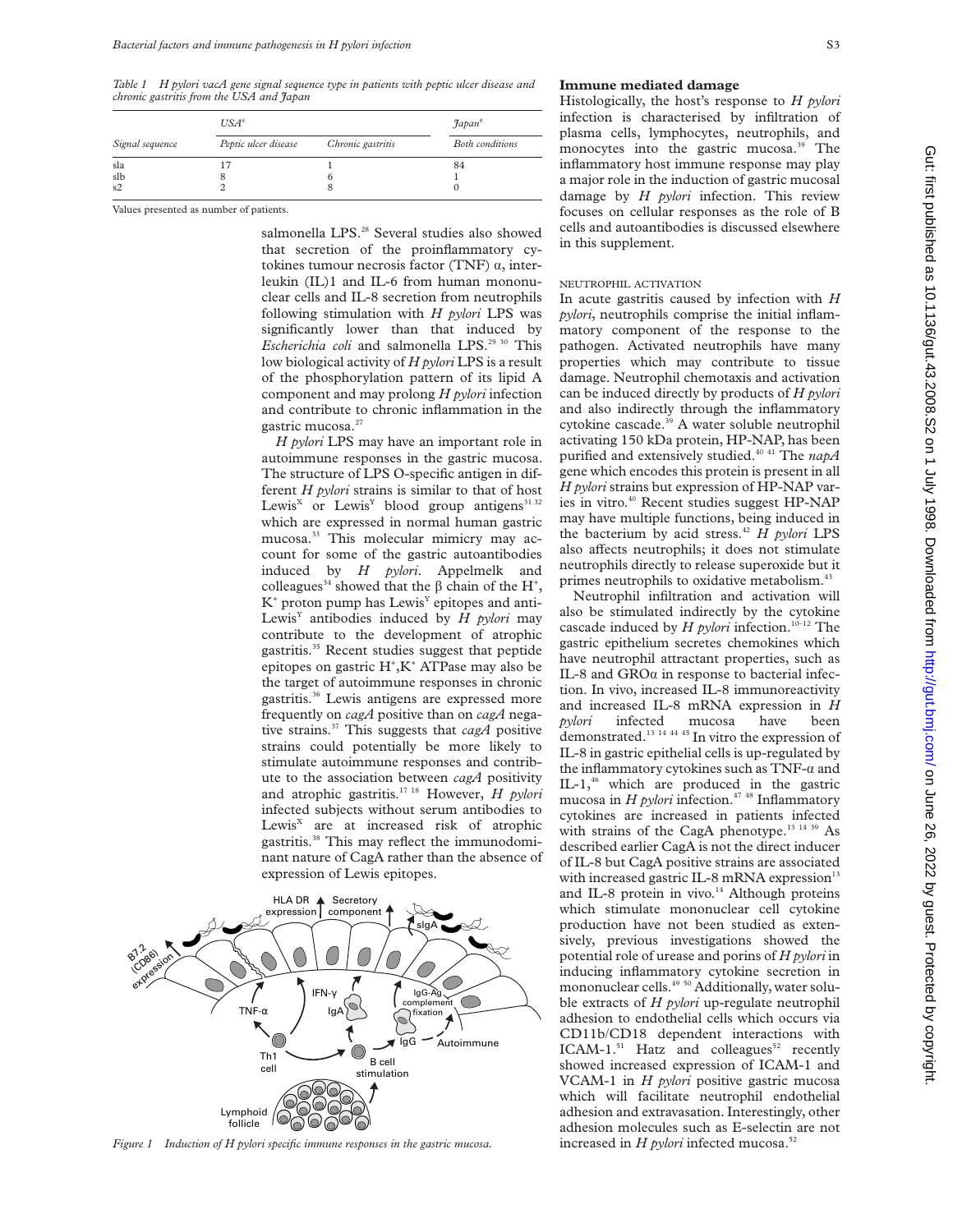Following initial acute inflammation and associated changes in gastric permeability,<sup>53</sup> continuous exposure to antigen results in the generation of *H pylori* specific T cell and B cell responses  $(f_1 \tilde{g}^T)$ .<sup>39</sup> Evidence from murine studies suggests that T cell responses to *H pylori* play a role in the induction of gastric mucosal damage.<sup>54</sup> For the activation of  $T$  cells, the interactions of B7–1 or B7–2, also known as CD80 and CD86, on antigen presenting cells with CD28 on T cells is required. Recent studies show that expression of B7–2, as well as class II molecules, is increased on gastric epithelial cells in *H pylori* positive mucosa, suggesting gastric epithelial cells could potentially act as antigen presenting cells in *H pylori* infection.<sup>55</sup>

The infiltrating T cells in *H pylori* positive gastric mucosa are predominantly of the CD45RO+ phenotype, a marker for antigen committed cells, and correlate with enhanced HLA-DR expression on the gastric epithelium in *H pylori* gastritis.<sup>56 57</sup> Isolated gastric mononuclear cells from patients with *H pylori* chronic gastritis frequently secrete interferon (IFN)  $\gamma$  but not IL-4.<sup>58</sup> The majority of *H pylori* specific CD4+ T cell clones secrete IFN- $\gamma$  in response to antigen stimulation indicative of a Th1 phenotype.<sup>59</sup> A recent study has also shown that live *H pylori* selectively stimulate IL-12 production from peripherial blood leucocytes, which is likely to be important in inducing Th1 responses.<sup>60</sup> A gastric Th1 response is more frequent in patients with peptic ulcer disease.<sup>59</sup> Perturbations in acid secretion may be greater in the presence of a gastric Th1 response and thus contribute to increase risk of duodenal ulceration. Mohammadi and colleagues $54$  showed that a significant reduction in gastric mucosal inflammation occurs in mice after neutralisation of IFN-y. Conversely, IL-10, which suppresses Th 1 responses, is also increased in *H pylori* positive gastritis but a protective role in mucosal damage is unproved.<sup>61</sup>

#### COMPLEMENT ACTIVATION

Complement activation may also be another factor which contributes to neutrophilic response in the gastric mucosa. Early studies suggested that *H pylori* can activate the classic pathway of complement, resulting in neutrophil activation in vitro.<sup>62</sup> Recently, Berstad and colleagues<sup>63</sup> showed that activation of both complement pathways occurs in *H pylori* gastritis. The presence of activated C3b was significantly related to neutrophil infiltration in vivo. These results suggest that activated complement may have a role in neutrophil chemotaxis and epithelial damage.

Work in our laboratory is undertaken with financial support from Yorkshire Cancer Research, the European Commission (contract number IC18CT950024), and the British Digestive Foundation.

- 1 Leunk RD, Johnson PT, David BC, *et al*. Cytotoxic activity in broth-culture filtrates of Campylobacter pylori. *J Med Microbiol* 1988;**26**:93–9.
- 2 Cover TL, Blaser MJ. Purification and characterization of the vacuolating toxin from Helicobacter pylori. *J Biol Chem* 1992;**267**:10570–5.
- 3 Figura N, Guglielmetti P, Rossolini A, *et al*. Cytotoxin production by Campylobacter pylori strains isolated from patients with peptic ulcers and from patients with chronic gastritis only. *J Clin Microbiol* 1989;**27**:225–6.
- 4 de Bernard M, Papini E, de Fiippis V,*et al*. Low pH activates the vacuolating toxin of Helicobacter pylori, which becomes acid and pepsin resistant. *J Biol Chem* 1995;**270** : 23937–40.
- 5 Atherton JC, Cao P, Peek RM, *et al*. Mosaicism in vacuolating cytotoxin alleles of Helicobacter pylori. *J Biol Chem* 1995;**270**:17771–7.
- 6 Atherton JC, Peek RM, Tham KT, *et al*. Clinical and patho-logical importance of heterogeneity in vacA, the vacuolating cytotoxin gene of Helicobacter pylori. *Gastroenterology* 1997;**112**:92–9.
- 7 Shimoyama T, Yoshimura T, Mikami T, *et al.* Evaluation of Helicobacter pylori vacA genotype in Japanese patients with gastric cancer. *J Clin Pathol* (in press). 8 Ito Y, Azuma T, Ito S, *et al.* Analysis and typing of
- gene from cagA-positive strains of Helicobacter pylori iso-lated in Japan. *J Clin Microbiol* 1997;**35**:1710–14.
- 9 Covacci A, Censini S, Bugnoli M, *et al*. Molecular characterisation at the 128-kDa immunodominant antigen of Helicobacter pylori associated with cytotoxicity and
- duodenal ulcer. *Proc Natl Acad Sci USA* 1993;**30**:5791–5. 10 Crabtree JE, Farmery SM, Lindley IJD, *et al*. CagA/ cytotoxic strains of Helicobacter pylori and interleukin-8 in gastric epithelial cells. *J Clin Pathol* 1994;**47**:945–50.
- 11 Crabtree JE, Covacci A, Farmery SM, *et al*. Helicobacter pylori and-induced interleukin-8 expression in gastric epi-thelial cells is associated with CagA positive phenotype. *J Clin Pathol* 1995;**48**:41–5.
- 12 Sharma SA, Tummuru MKR, Miller GG, *et al* . Interleukin-8 response of gastric epithelial cell lines to Helicobacter pylori stimulation in vitro. *Infect Immun* 1995; **63**:1681–7.
- 13 Yamaoka Y, Kita M, Kodama T, *et al*. Helicobacter pylori cagA gene and expression of cytokine messenger RNA in gastric mucosa. *Gastroenterology* 1996;**110**:1744–52.
- 14 Peek RM, Miller GG, Tham KT, *et al*. Heightened inflammatory response and cytokine expression in vivo to cagA+ Helicobacter pylori strains. *Lab Invest* 1995;**73**:760– 70.
- 15 Crabtree JE, Taylor JD, Wyatt JI, *et al*. Mucosal IgA recognition of Helicobacter pylori 120kDa protein, peptic ulcera-tion and gastric pathology. *Lancet* 1991;**338**:332–5*.*
- 16 Weel JFL, van der Hulst RWM, Gerrits Y, *et al*. The interrelationship between cytotoxin-associated gene A, vacuolating cytotoxin, and Helicobacter pylori-related diseases. *J Infect Dis* 1996;**173**:1171–5.
- 17 Beales ILP, Crabtree JE, Scunes D, *et al*. Antibodies to CagA protein are associated with gastric atrophy in Helicobacter pylori infection. *Eur J Gastroenterol Hepatol* 1996; **8**:645–9.
- 18 Kuipers EJ, Pérez-Pérez GI, Meuwissen SGM, *et al*. Helicobacter pylori and atrophic gastritis: importance of the cagA<br>status. *J Natl Cancer Inst* 1995;87:1777–80.<br>19 Parsonnet J, Friedman GD, Orentreich N, *et al*. Risk for
- gastric cancer in people with CagA positive or CagA nega-tive Helicobacter pylori infection. *Gut* 1997;**40**:297–301.
- 20 Blaser MJ, Pérez-Pérez GI, Kleanthous H, *et al*. Infection of strains possessing cagA is associated with an increased risk of developing adenocarcinoma of the stomach. *Cancer Res* 1995;**55**:2111–15.
- 21 Crabtree JE, Wyatt JI, Sobala GM, *et al.* Systemic and mucosal humoral responses to in gastric cancer. *Gut* 1993; **34**:1339–43.
- 22 Censini S, Lange C, Xiang Z, *et al*. cag, a pathogenesity island of Helicobacter pylori, encodes type I-specific and disease-associated virulence factors. *Proc Natl Acad Sci* 1996;**93**:14648–53.
- 23 Akopyants NS, Clifton SW, Kersulyte D, *et al*. Analyses of the cag pathogenicity island of Helicobacter pylori. *Mol Microbiol* 1998;**28**:37–54.
- 24 Crabtree JE, Xiang Z, Lindley IJD, *et al*. Induction of interleukin-8 secretion from gastric epithelial calls by cagA negative isogenic mutant of Helicobacter pylori. *J Clin Pathol* 1995;**48**:967–9.
- 25 Crabtree JE, Kersulyte D, Hernandez V, *et al*. Helicobacter pylori induction of IL-8 synthesis in gastric epithelial cells depends on genes throughout the cag pathogenisity island [abstract]. *Gut* 1997;**40**(suppl 1):A69.
- 26 Tummuru MKR, Sharma SA, Blaser MJ. Helicobacter pylori picB, a homologue of the Bordetella pertussis toxin secretion protein, is required for induction of IL-8 in
- gastric epithelial cells. *Mol Microbiol* 1995;**18**:867–76. 27 Moran AP. The role of lipopolysaccharide in Helicobacter pylori pathogenesis. *Aliment Pharmacol Ther* 1996;**10**(suppl 1):39–50.
- 28 Moutiala A, Helander IM, Pyhala L, *et al*. Low biological activity of Helicobacter pylori lipopolysaccharide. *Infect Immun* 1992;**60**:1714–16.
- 29 Birkholz S, Knipp U, Nietzki C, *et al*. Immunological activ-ity of lipopolysaccharide of Helicobacter pylori on human peropherial mononuclear cells in comparison to lipopolysaccharides of other intestinal bacteria. *FEMS Immunol Med Microbiol* 1993; **6**:317–24.
- 30 Crabtree JE, Perry S, Moran AP, *et al*. Neutrophil IL-8 secretion induced by Helicobacter pylori [abstract]. *Am J Gastroenterol* 1994;**89**:1337.
- 31 Aspinall GO, Monteiro MO, Pang H, *et al*. Lipopolysaccharide of the Helicobacter pylori type strain NCTC 11637 (ATCC 43504): structure of the O chain and core oligosaccharide regions. *Biochemistry* 1996;**35**:2489–97.